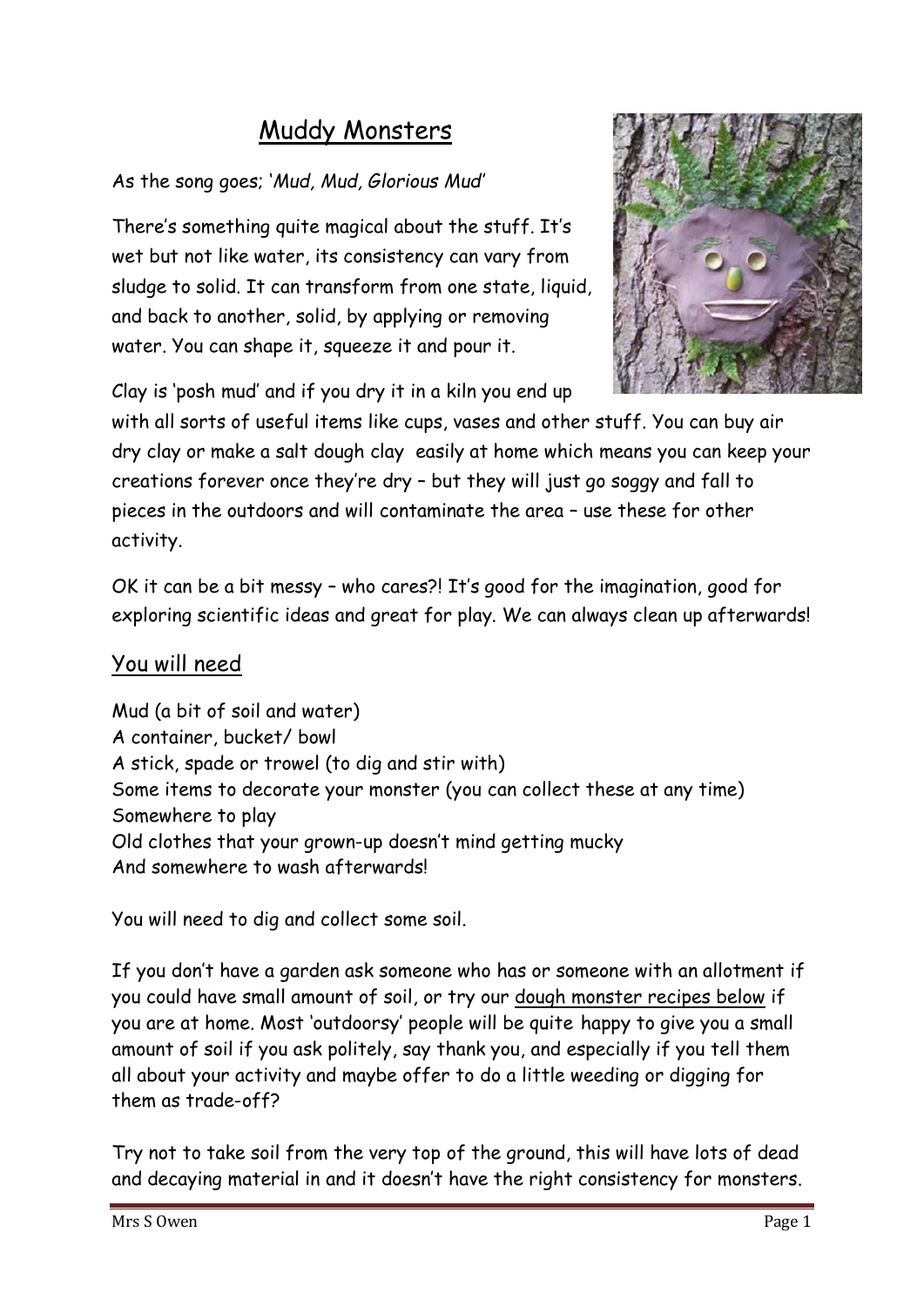You will need to collect your soil from a little bit deeper, anywhere from about 8cms to 15cms (3-6inches) or sometimes a little deeper will probably be good. Don't worry about measuring if you think of the size of an ordinary ball point pen is around 15cms long that will give you an idea of how far to dig – you don't need a hole that looks like you're trying to reach China! You should notice the soil will have a slightly different colour; likely to be denser (it should remind you of a chewy chocolate bar from the inside – DON'T be tempted to eat it though yuck) and be squishy not crumbly.

Put enough soil in your container to make a large hand-sized blob. Add water slowly in small splashes, then stir and mix. When the mixture starts to get clumpy that's when you need to start to use your hands, NOTE: if you are really squeamish or have a skin complaint rub some hand lotion or barrier cream that you usually use on your hands and wear re-useable gloves (like washing up gloves) You won't get quite the same sensory effect but you'll still have loads of fun!

You will know when your mud is ready – try to stick it to a tree or building (again ask first!) if it sticks its ready. Too wet? Add a bit more soil. Too dry? Add a bit more water! Play with the mud and experiment; do you like wet mud or sticky mud best?

Think about what kind of muddy monster you want to create. Will it be happy, friendly, hungry, scary, or silly? Does it need hair, spikes, eyes, mouth or teeth? Where will it live? It's your creature so whatever you decide is fine! Collect any additional items you fancy to 'decorate' your creation, if you are in a garden or out and about you might collect flowers, twigs, small fir cones, 'conkers', acorns, sycamore seeds (helicopters), feathers, shells, flowers and leaves. Remember our rules about collecting things; ask permission if you need to, don't take more than you need; don't pick wild flowers, if in doubt leave it out (ask or identify beforehand if you are really keen! Look carefully before you collect – some plants can have prickles, thorns and some are poisonous!

Splat your monster on the tree and squash the edges down firmly then shape it to your design. Add your decorations to your monster. Make more, compare with others, and make a whole family. When you've finished just leave it there and see how it 'morphs' over time, make sure you wash Take its photo and send it to us, we LOVE monsters!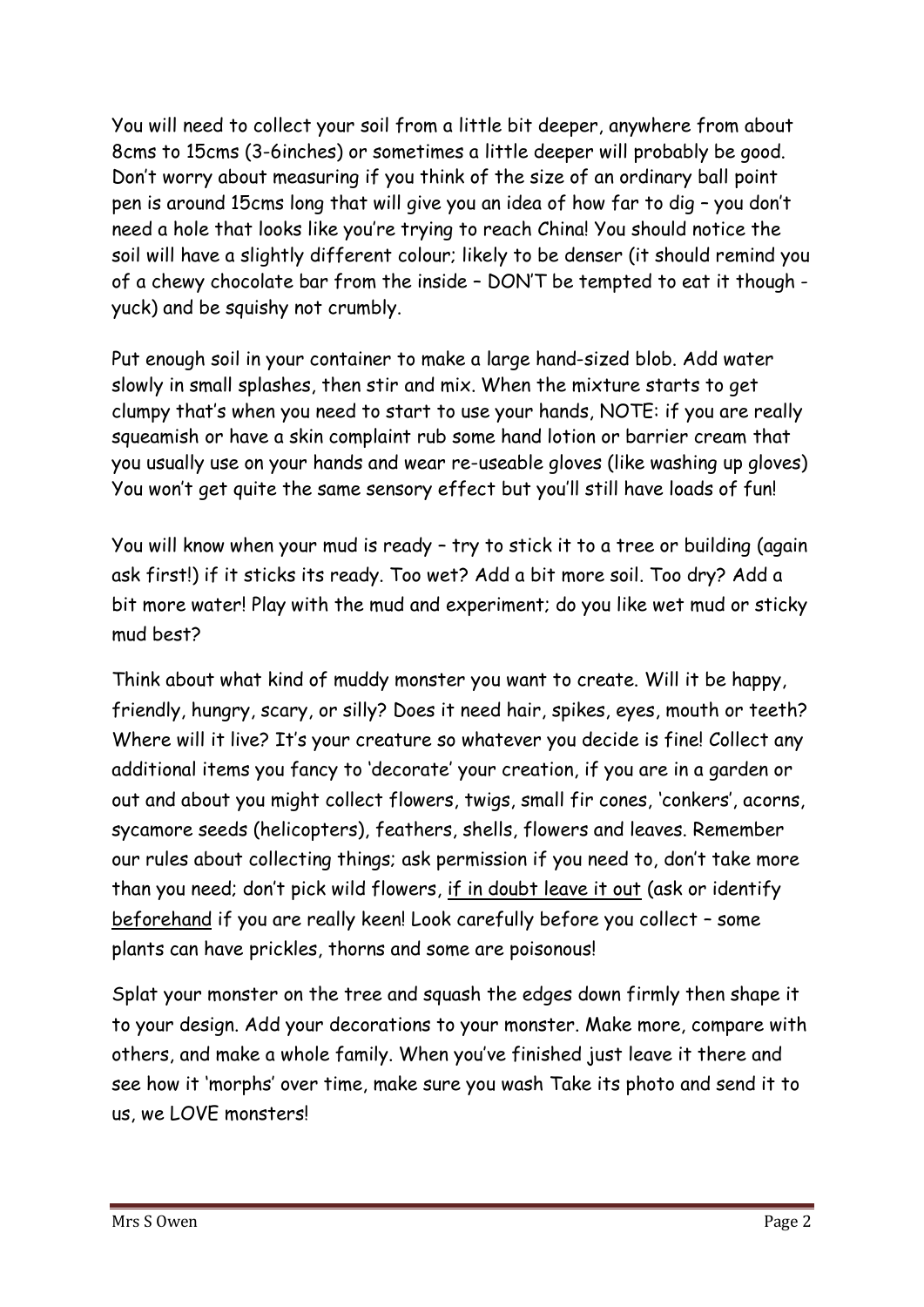## Dough Recipe Monsters

Sometimes it's hard to get out and obtain the things you need to do an activity, or the weather is just too awful for your dough monsters to stick to a tree.



can stick them up outside and the birds in the garden can eat them. What's even better with this activity is that you CAN eat it!

# **NO BAKE CAN BAKE**

### **(If you cook this dough you may need a grown-up to help with the hot oven! BE safe)**

You can squash this on a tree and leave this as it is as it will harden, then the birds can peck at it and they will be fine. It's safe to eat or nibble as you play, or you can cook it and gobble it up later for lunch so there's absolutely NO waste. You can keep it in an airtight container and use it day after day like playdough (if you do this we don't recommend cooking it at a later date for human consumption BUT you make bird cookies. See below)

Wash and dry your hands before and after you have completed this activity. Measure the following ingredients:

**3 cups flour** (375g) (bread flour is best if you are going to eat it, self-raising flour is OK , and even all-purpose/plain flour with a teaspoonful of baking powder works, You can even try with gluten free or wholemeal. You can experiment with the recipe but you're not likely to get fluffy loaf!)

- **1 cup** (250ml) **cold water**
- **1 tablespoon oil** (olive oil, sunflower oil, vegetable or rapeseed oil)

If you have fast-action dried yeast you can add a teaspoon of fast-action dried if you want to cook it as bread. If you fancy you can add chopped herbs, food colouring, spices, raisins, chopped dates, apricots or glace cherries, grated cheese and even a little food colouring to make your monster. If you are going to leave it outside think about the creatures that may eat it so don't add too many spices and no salt!

Flour, water and oil combination alone will make good enough dough to play with and eat! Make more or less mix depending on your needs.